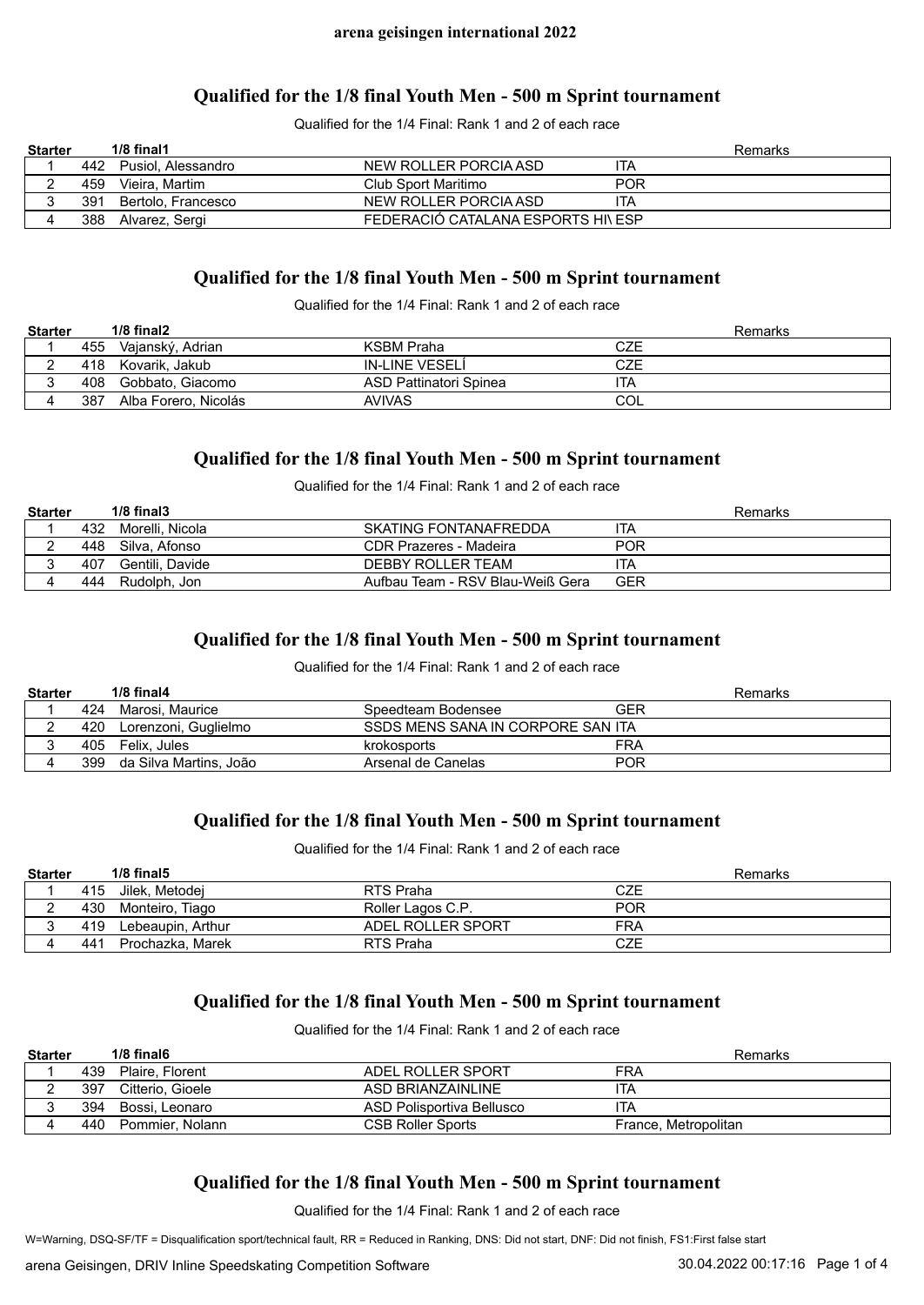| <b>Starter</b> |     | $1/8$ final $7$          |                                 | Remarks    |
|----------------|-----|--------------------------|---------------------------------|------------|
|                | 423 | Mares. Lukas             | KSBM Praha                      | CZE        |
|                | 413 | Jeppesen, Magnus Normann | Inline Team Denmark             | DEN        |
|                | 414 | Jesus. João Francisco    | <b>CDR SANTANENSE - Madeira</b> | <b>POR</b> |
|                | 404 | Eppinger, Manuel         | TSuGV Großbettlingen            | GER        |

# **Qualified for the 1/8 final Youth Men - 500 m Sprint tournament**

Qualified for the 1/4 Final: Rank 1 and 2 of each race

| <b>Starter</b> |     | $1/8$ final $8$      |                           | Remarks    |
|----------------|-----|----------------------|---------------------------|------------|
|                | 422 | Marchetti. Francesco | DEBBY ROLLER TEAM         | TA         |
|                |     | 429 Monteiro, Miguel | Roller Lagos C.P.         | <b>POR</b> |
|                | 401 | de Velde. Chris      | KNSB Talent Team Noord    | <b>NED</b> |
|                | 421 | Manzotti, Christian  | ASD Polisportiva Bellusco | ITA        |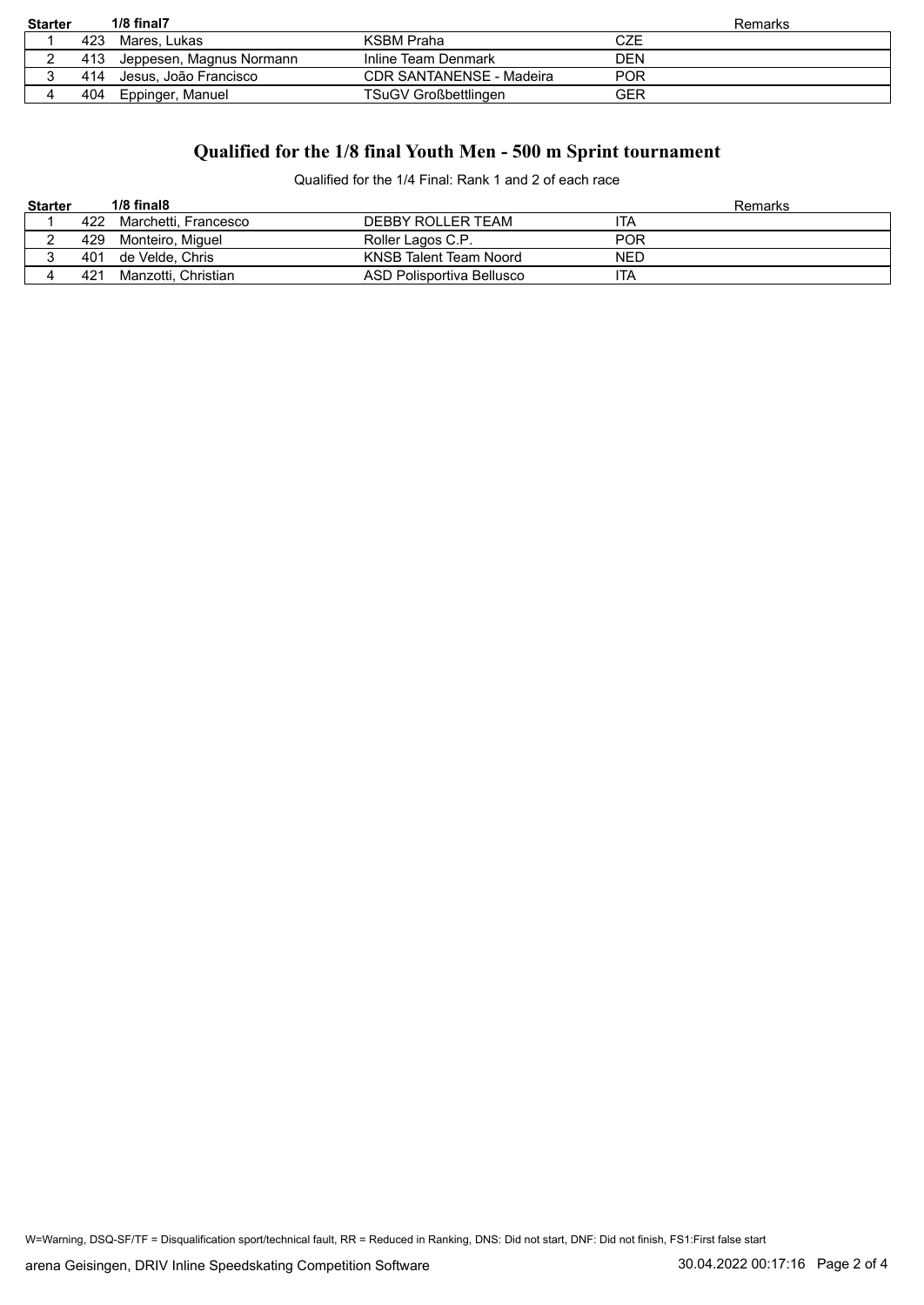#### **Results qualification Youth Men - 500 m Sprint tournament**

Qualified for the 1/8 Final: 32 best time

| <b>Results</b> | <b>Qualification1</b>        |                                  |                          |                         | Rank | Points/Time Remarks |                          |
|----------------|------------------------------|----------------------------------|--------------------------|-------------------------|------|---------------------|--------------------------|
|                | 442 Pusiol, Alessandro       | NEW ROLLER PORCIA ASE ITA        |                          | 1                       |      | 43,157              |                          |
|                | 418 Kovarik, Jakub           | <b>IN-LINE VESELI</b>            | <b>CZE</b>               | $\overline{2}$          |      | 44,356              |                          |
|                | 401 de Velde, Chris          | <b>KNSB Talent Team Noord</b>    | <b>NED</b>               | 3                       |      | 44,592              |                          |
|                | 400 de Blois, Junior         | <b>KNSB Talent Team Zuidwest</b> | <b>NED</b>               | 4                       |      | 46,278              |                          |
|                | 428 Micucci, Alex            | A.S.D. ROLLING PATTINAT( ITA     |                          | 5                       |      | 46,395 FS1          |                          |
| <b>Results</b> | <b>Qualification2</b>        |                                  |                          |                         | Rank | Points/Time Remarks |                          |
|                | 455 Vajanský, Adrian         | <b>KSBM Praha</b>                | <b>CZE</b>               | 1                       |      | 43,800              |                          |
|                | 432 Morelli, Nicola          | <b>SKATING FONTANAFREDD</b>      | <b>ITA</b>               | $\overline{2}$          |      | 43,867              |                          |
|                | 439 Plaire, Florent          | ADEL ROLLER SPORT                | <b>FRA</b>               | 3                       |      | 44.038              |                          |
|                | 407 Gentili, Davide          | DEBBY ROLLER TEAM                | <b>ITA</b>               | 4                       |      | 44,487              |                          |
|                | 452 Stocco, Samuele          | <b>ASD BRIANZAINLINE</b>         | <b>ITA</b>               | 5                       |      | 45,275              |                          |
| <b>Results</b> | Qualification3               |                                  |                          |                         | Rank | Points/Time Remarks |                          |
|                | 413 Jeppesen, Magnus Normann | Inline Team Denmark              | <b>DEN</b>               | 1                       |      | 44,141              |                          |
|                | 453 Troost, Sietse           | Reko Rollerclub Zemst            | <b>BEL</b>               | 2                       |      | 44,858              |                          |
|                | 417 Kloninger, Joel          | RSV Blau-Weiß Gera e.V.          | <b>GER</b>               | 3                       |      | 44,938 FS1          |                          |
|                | 389 Beelen, Stan             | Rolschaatsclub Heverlee          | <b>BEL</b>               | 4                       |      | 46,498              |                          |
|                | 438 Pieraccini, Marco        | S.S.D.S Mens Sana in Corpc ITA   |                          | 5                       |      | 46,516              |                          |
|                | 402 Dekens, Lowie            | Rolschaatsclub Tienen            | <b>BEL</b>               |                         |      |                     | <b>DNS</b>               |
|                |                              |                                  |                          |                         |      |                     |                          |
| <b>Results</b> | Qualification4               |                                  |                          |                         | Rank | Points/Time Remarks |                          |
|                | 419 Lebeaupin, Arthur        | ADEL ROLLER SPORT                | <b>FRA</b>               | 1                       |      | 44,510              |                          |
|                | 440 Pommier, Nolann          | <b>CSB Roller Sports</b>         | France, Metropolitar2    |                         |      | 44,735              |                          |
|                | 458 van Hal, Dion            | <b>KNSB Talent Team Zuidwest</b> | <b>NED</b>               | 3                       |      | 45,382              |                          |
|                | 445 Ruiz, Iker               | FEDERACIÓ CATALANA ES            | <b>ESP</b>               | 4                       |      | 46,651              |                          |
|                | 454 Uhlig, Nils              | RSV Blau-Weiß Gera e.V.          | <b>GER</b>               | 5                       |      | 47,019              |                          |
|                | 446 Schneider, Paul          | Gettorfer TV                     | <b>GER</b>               |                         |      |                     | <b>DNS</b>               |
| <b>Results</b> | Qualification5               |                                  |                          |                         | Rank | Points/Time Remarks |                          |
|                | 420 Lorenzoni, Guglielmo     | SSDS MENS SANA IN CORI ITA       |                          | 1                       |      | 44,312              |                          |
|                | 404 Eppinger, Manuel         | TSuGV Großbettlingen             | <b>GER</b>               | $\overline{2}$          |      | 44,659              |                          |
|                | 427 Mestre, Tiago            | Roller Lagos C.P.                | <b>POR</b>               | 3                       |      | 44,993              |                          |
|                | 450 Siviglia, Luca           | ASD ANPINLINE Pattinaggio ITA    |                          | 4                       |      | 45,446 FS1          |                          |
|                | 406 Frigo, Francesco         | ASD Polisportiva Bellusco        | <b>ITA</b>               | 5                       |      | 45,520 FS1          |                          |
|                | 393 Blum, Nico               | <b>Rolling Stars</b>             | SUI                      |                         |      |                     | <b>DNS</b>               |
| <b>Results</b> | Qualification6               |                                  |                          |                         | Rank | Points/Time Remarks |                          |
|                | 448 Silva, Afonso            | <b>CDR Prazeres - Madeira</b>    | <b>POR</b>               | 1                       |      | 44,350              |                          |
|                | 396 Cecchini, Dominique      | S. NAZARIO Pattinaggio Var ITA   |                          | $\overline{c}$          |      | 44,933              |                          |
|                | 411 Haitjema, Jarno          | <b>KNSB Talent Team Noord</b>    | <b>NED</b>               | 3                       |      | 45,426              |                          |
|                | 437 Pescheck, Elias          | <b>ITanixs Racingteam</b>        | <b>GER</b>               | 4                       |      | 46,473 FS1          |                          |
|                | 435 Patrouille, Lars         | Zwaantjes Rollerclub Zandvc      | <b>BEL</b>               | 5                       |      | 47,509              |                          |
|                | 410 Gross, Nevio             | <b>RSC Liestal</b>               | SUI                      |                         |      |                     | <b>DNS</b>               |
|                |                              |                                  |                          |                         |      |                     |                          |
| <b>Results</b> | <b>Qualification7</b>        |                                  |                          |                         | Rank | Points/Time Remarks |                          |
|                | 415 Jilek, Metodej           | RTS Praha                        | <b>CZE</b>               | 1                       |      | 44,005              |                          |
|                | 459 Vieira, Martim           | Club Sport Maritimo              | <b>POR</b>               | $\overline{\mathbf{c}}$ |      | 44,397              |                          |
|                | 408 Gobbato, Giacomo         | <b>ASD Pattinatori Spinea</b>    | <b>ITA</b>               | 3                       |      | 44,454              |                          |
|                | 403 Düppre, Simon            | <b>ERSG Darmstadt</b>            | <b>GER</b>               | 4                       |      | 47,012              |                          |
|                | 462 Zazzarini, Filippo       | Senigallia Skating               | <b>ITA</b><br><b>NED</b> |                         |      |                     | <b>DNS</b><br><b>DNS</b> |
|                | 431 Mooijman, Jan            | Knsb Talent Team Noord-wes       |                          |                         |      |                     |                          |
| <b>Results</b> | Qualification8               |                                  |                          |                         | Rank | Points/Time Remarks |                          |
| 423            | Mares, Lukas                 | <b>KSBM Praha</b>                | <b>CZE</b>               | 1                       |      | 44,063              |                          |
| 429            | Monteiro, Miguel             | Roller Lagos C.P.                | <b>POR</b>               | 2                       |      | 44,127              |                          |
|                | 430 Monteiro, Tiago          | Roller Lagos C.P.                | <b>POR</b>               | 3                       |      | 44,188              |                          |
| 421            | Manzotti, Christian          | ASD Polisportiva Bellusco        | <b>ITA</b>               | 4                       |      | 44,643              |                          |
|                | 457 van Deuren, Cas          | SVO Oudewater                    | <b>NED</b>               | 5                       |      | 46,545              |                          |
|                | 416 Kee, Tim                 | Radboud Inline-skating           | <b>NED</b>               |                         |      |                     | <b>DNS</b>               |
| <b>Results</b> | Qualification9               |                                  |                          |                         | Rank | Points/Time Remarks |                          |
| 391            | Bertolo, Francesco           | NEW ROLLER PORCIA ASE ITA        |                          | 1                       |      | 44,411              |                          |
|                | Seyfarth, Jannes<br>447      | Speedskating Leipzig e.V.        | <b>GER</b>               | $\overline{2}$          |      | 45,287              |                          |